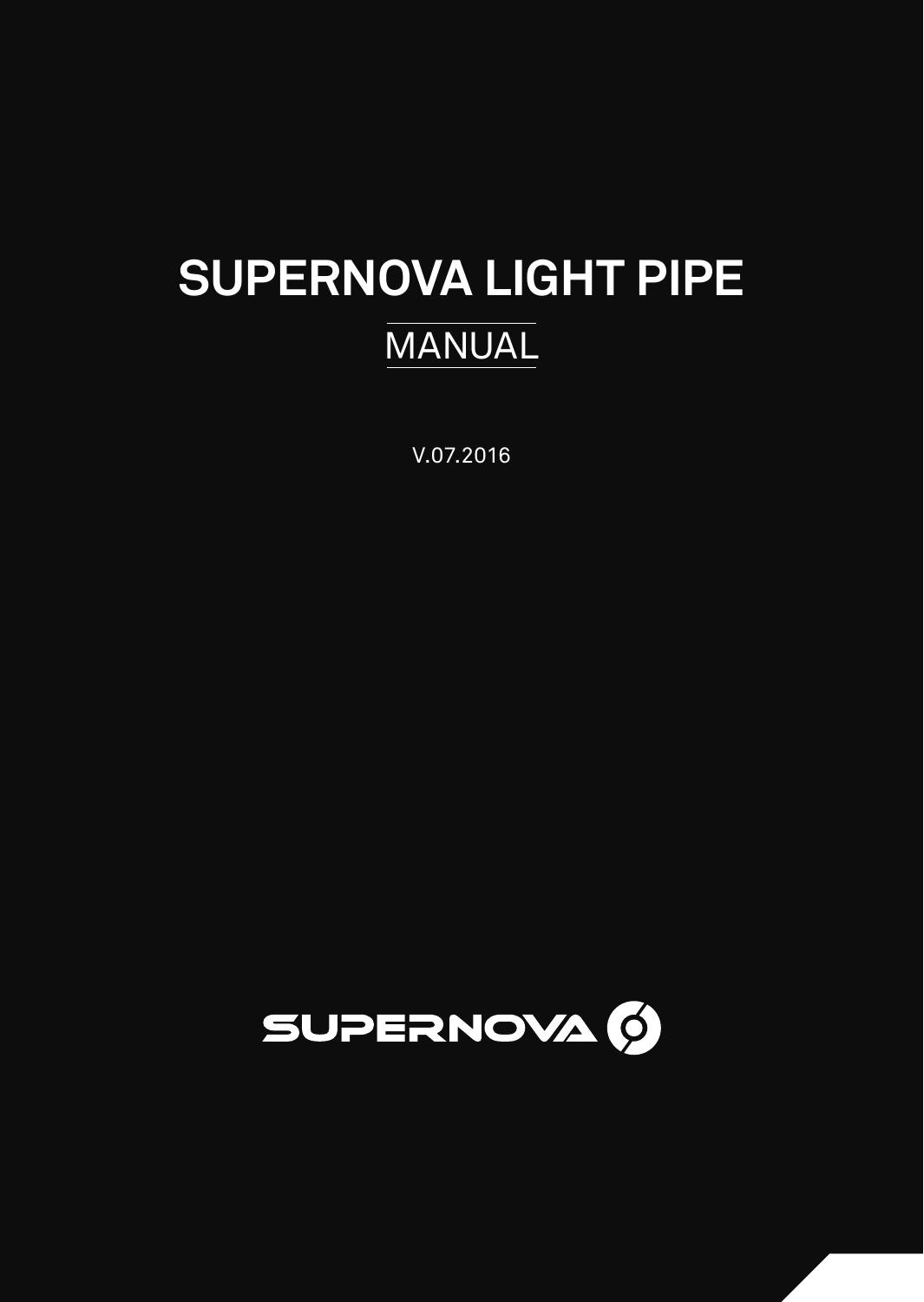# **PLEASE READ BEFORE FIRST USE**

- $\triangleright$  The battery is delivered with a 30% charge. You can either directly use your battery plug or fully charge it before first use.
- $\triangleright$  The burn times indicated may vary due to to the temperature and age of the battery.

## **INDEX**

| 1 Important<br>2 Contents supplied<br>3 Operation<br>4 Charging Li-Ion battery<br>5 Battery indicator<br>6 Technical data<br>7 Service |
|----------------------------------------------------------------------------------------------------------------------------------------|

## **1 IMPORTANT!**

- Do not clean any component of your light system with alcohol or other aggressive chemicals.
- $\blacktriangleright$  The warranty is void if the housing of the battery plug is opened.
- Never look directly into the light source or shine into other people's eyes!
- $\triangleright$  The battery plug is made to resist all weather conditions, though, it is not a diving light.
- $\blacktriangleright$  Heat (e.g. direct sunlight in a car) will shorten the lifespan of the battery.
- Do not charge the battery below freezing temperatures (32 $\degree$ F / 0 $\degree$ C) or above 104° F / 40°C.
- ▶ When storing the battery plug for a longer period, 40% charging capacity and dry storage are ideal.
- Never use a high pressure hose or steam cleaner on your light system.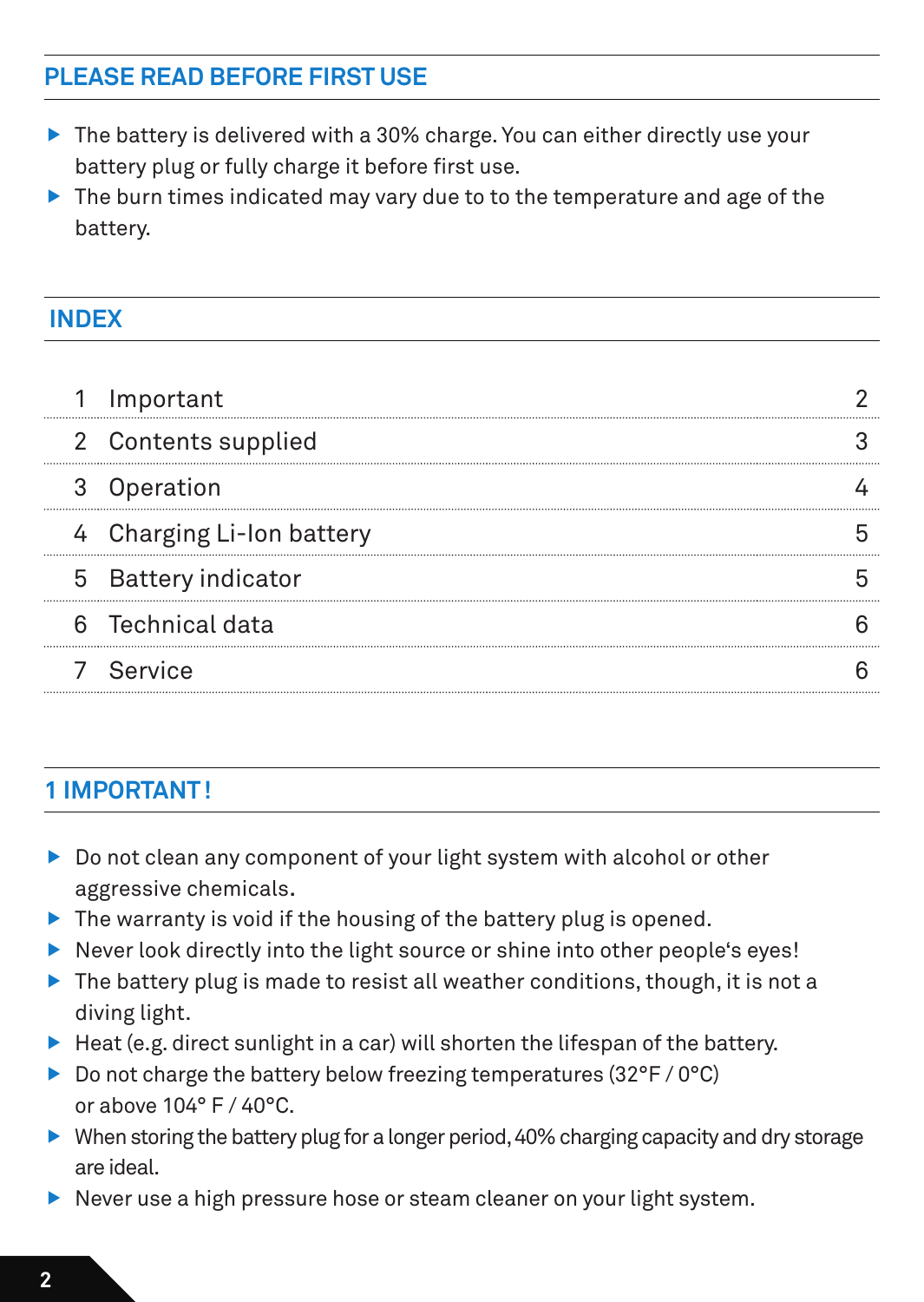# **2 CONTENTS SUPPLIED**

- $\blacktriangleright$  Battery plug
- ▶ USB charging cable

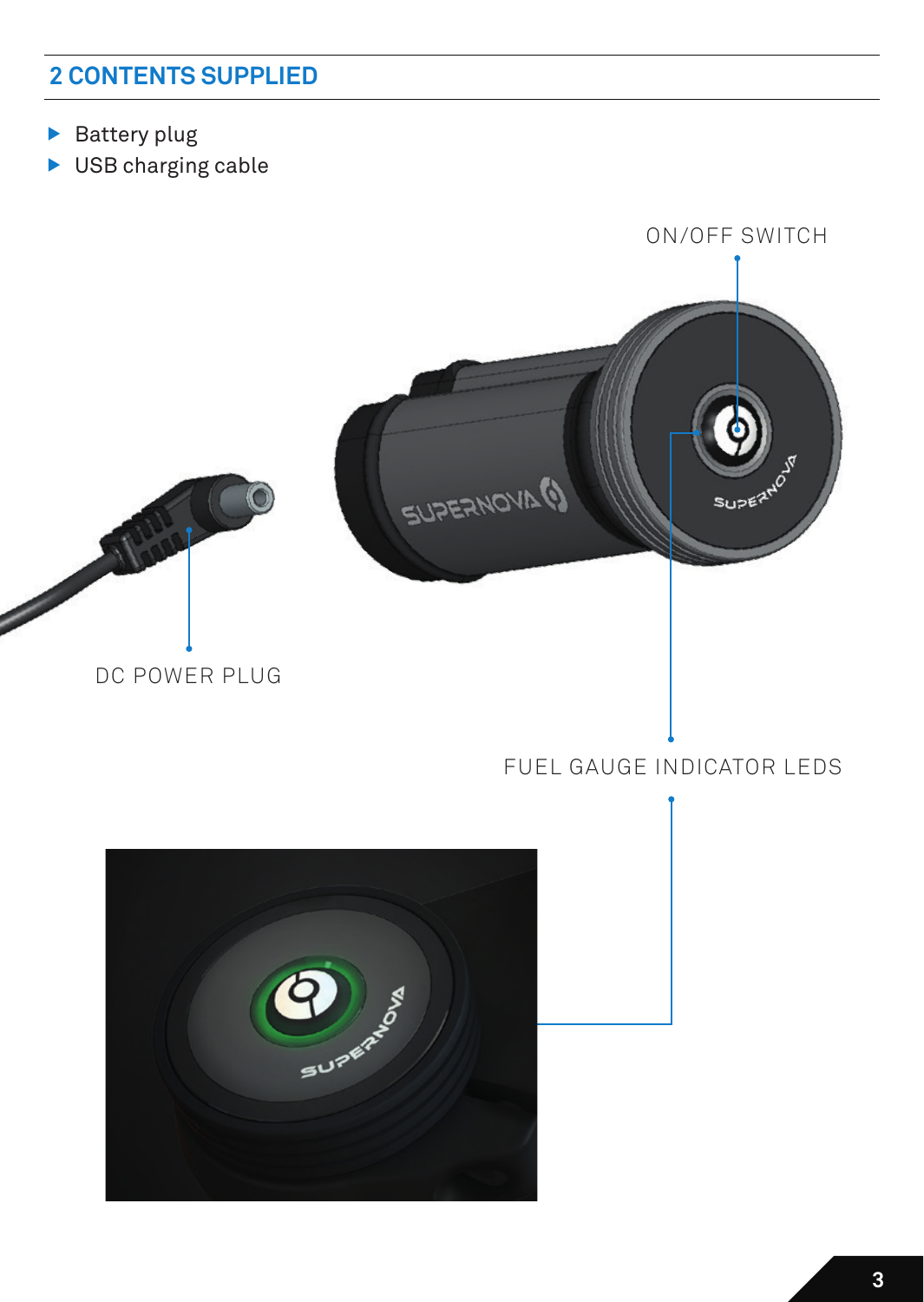# **2 CONTENTS SUPPLIED**



# **3 OPERATION**

| <b>STARTING THE LIGHT:</b> | Press the control button twice in quick succession<br>(double click). The light switches on. |
|----------------------------|----------------------------------------------------------------------------------------------|
| <b>SWITCHING OFF:</b>      | Hold down the button 3 seconds                                                               |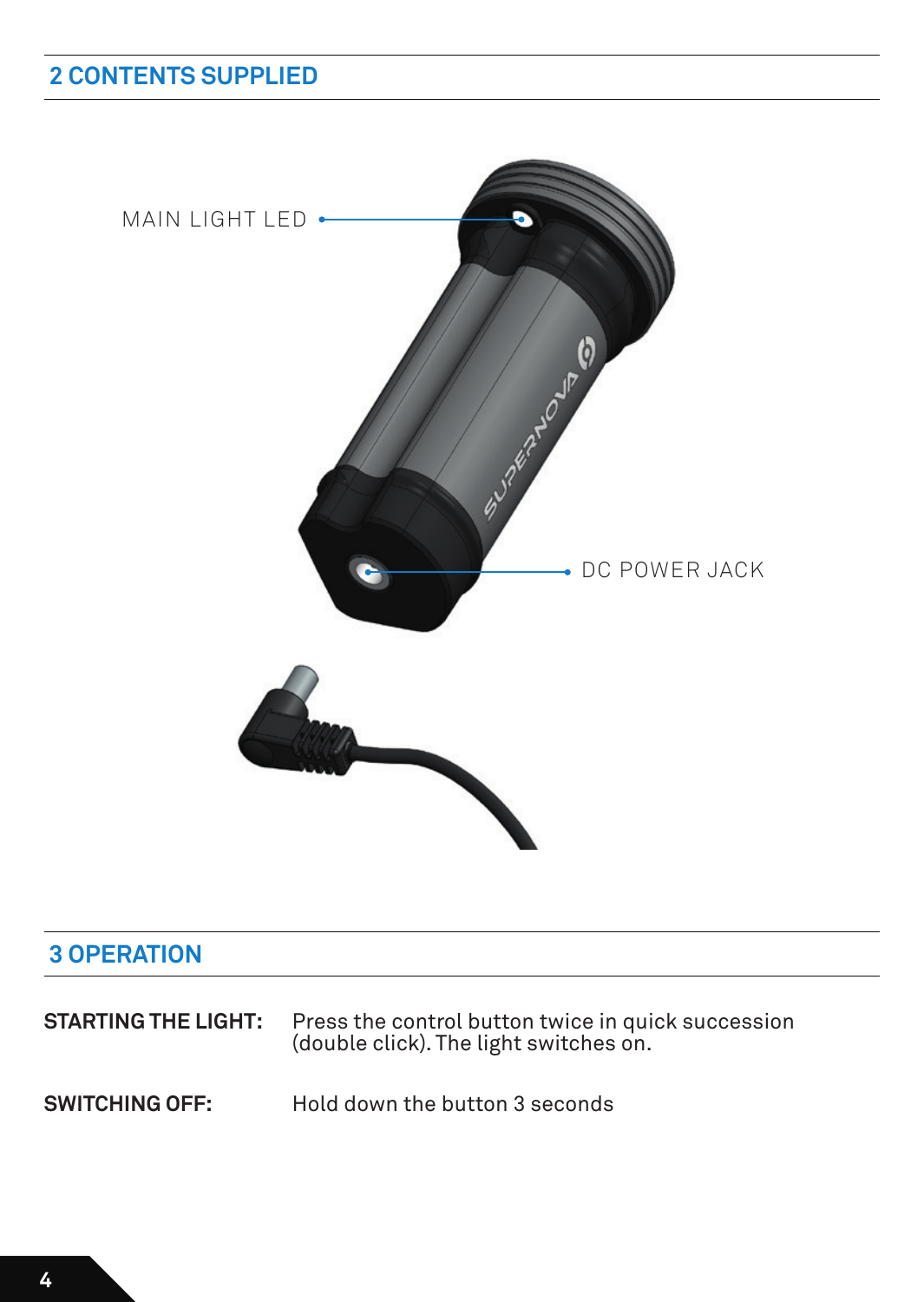## **4 CHARGING THE INTEGRATED LI-ION BATTERY**

The green LED pulsates when the battery is charging. The battery is fully charged after ca. 3 hours and is indicated by a constantly glowing LED.

Charging the battery is possible when light is on. The battery capacity will not be displayed between 100% and 25% in this case, just the pulsating charge indicator. Under 25 % the red warning light turns on in addition.

Lithium-Ion batteries have a slightly lower voltage at low temperatures, which can lead to an earlier activation of the red LED. The overall burn time will practically not be effected.

#### **Legal clause according to German law:**

The battery has to be recharged when the red LED is activated.

## **5 BATTERY INDICATOR**

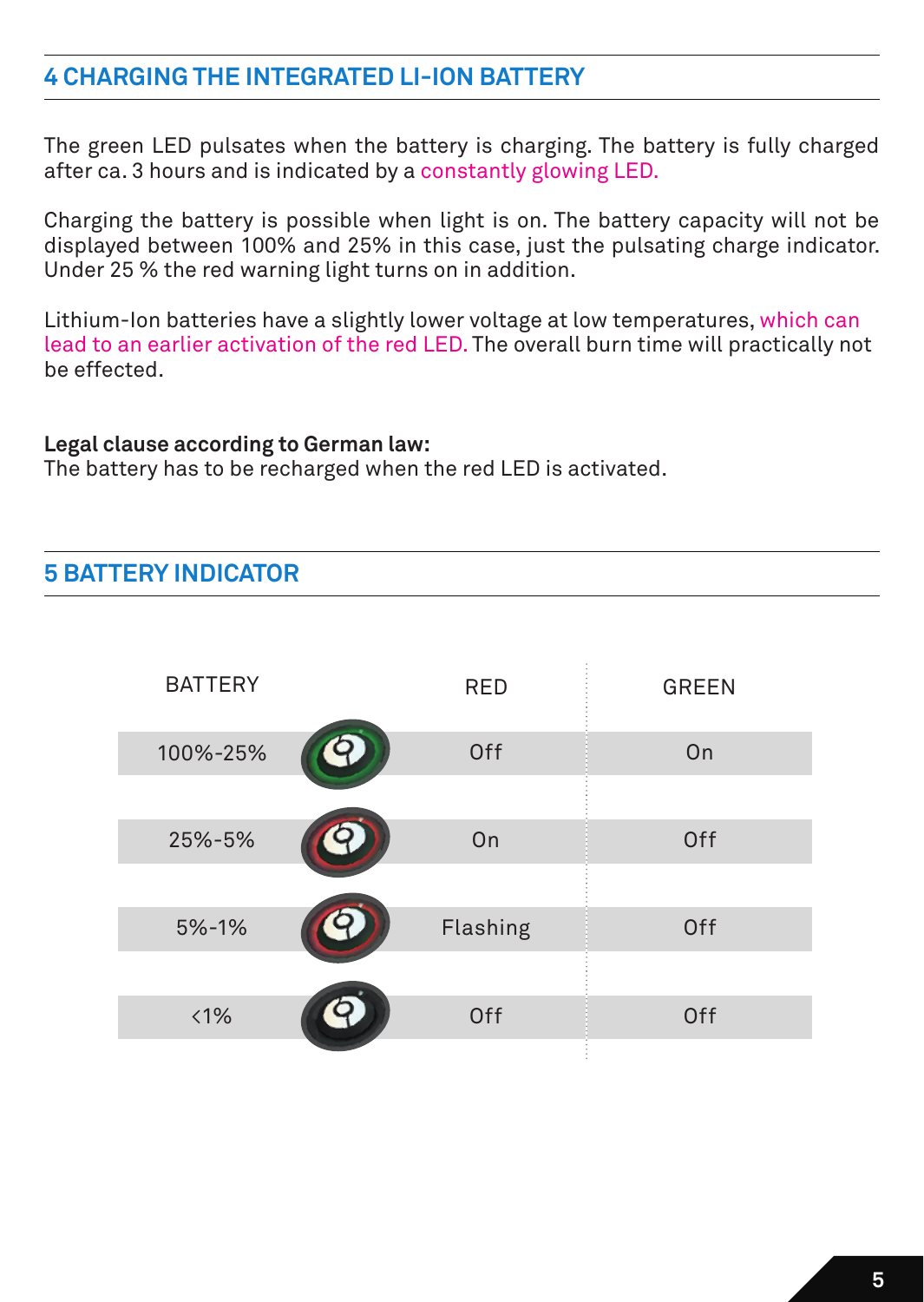# **6 TECHNICAL DATA**

| LED:                   | 5 mm Multichip High Power LED (160 lm/W)                                                                                                                                                                       |
|------------------------|----------------------------------------------------------------------------------------------------------------------------------------------------------------------------------------------------------------|
| <b>ELECTRONICS:</b>    | Intelligent control unit with LED-protective start,<br>integrated charge electronics, fuel gauge indication,<br>overcharge and deep discharge protection,<br>rechargeable with USB/DC Power Plug adapter cable |
| <b>BURN TIME:</b>      | 24 to 40 hours (burn time varies with surrounding<br>temperature)                                                                                                                                              |
| <b>HOUSING:</b>        | Aluminium top cap, protective anodize,<br>PC/ABS housing, comoulded with TPU                                                                                                                                   |
| <b>WEIGHT:</b>         | 125 <sub>g</sub>                                                                                                                                                                                               |
| <b>BATTERY:</b>        | Rechargeable Li-Ion, capacity: 2600 mAh                                                                                                                                                                        |
| <b>CHARGING INPUT:</b> | USB, min. 1A                                                                                                                                                                                                   |
| <b>CHARGING TIME:</b>  | ca. 3 hrs (during charge: green LED pulsation)                                                                                                                                                                 |

## **7 SERVICE**

#### **CANNONDALE Service Adress Europe**

Industriestraße 26 79194 Freiburg Gundelfingen GERMANY

info@supernova-lights.com phone.: +49 (0) 761 - 600 629 0 www.supernova-lights.com

### **CANNONDALE Service Adress US**

Industriestraße 26 79194 Freiburg Gundelfingen GERMANY

info@supernova-lights.com phone.: +49 (0) 761 - 600 629 0 www.supernova-lights.com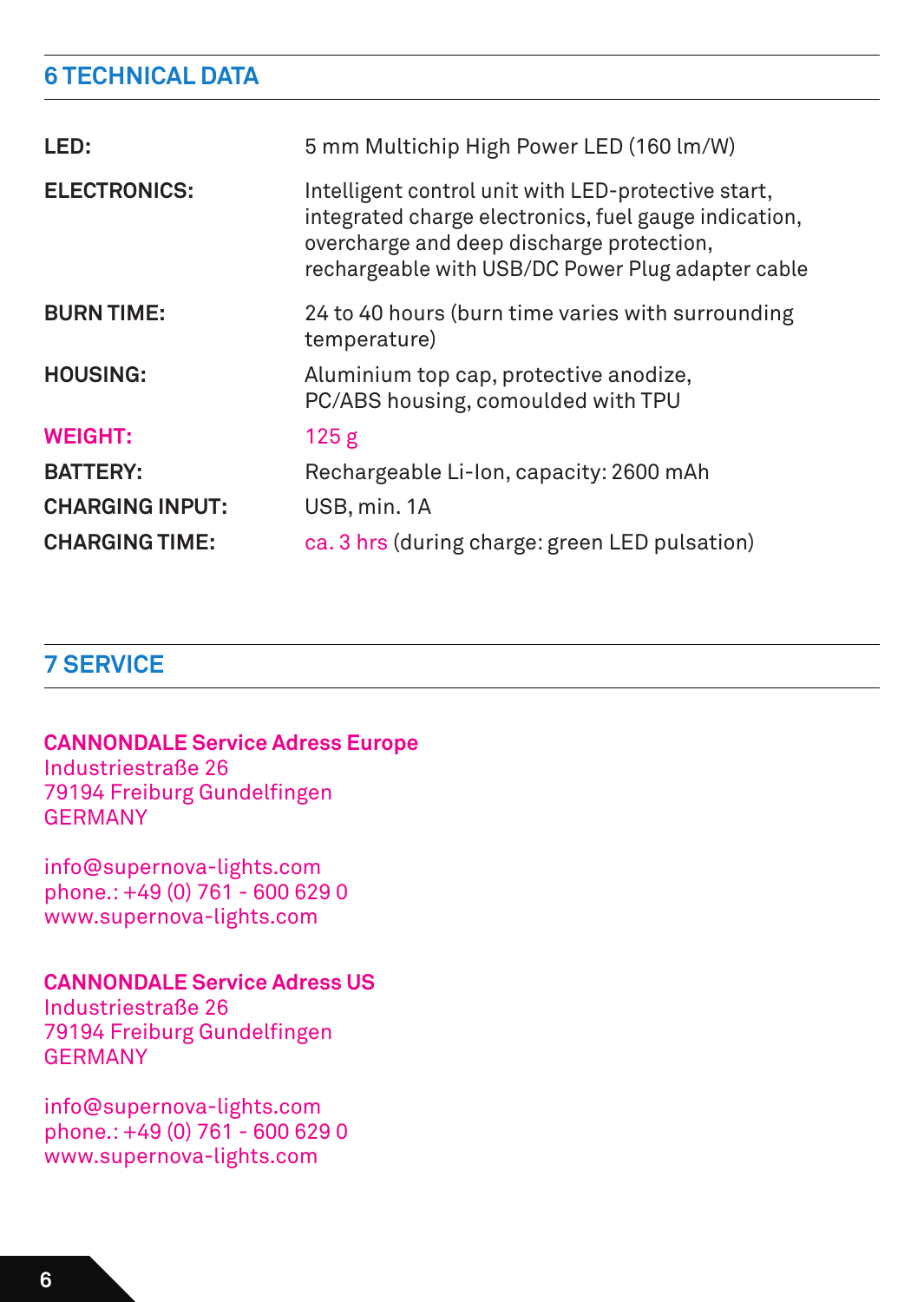